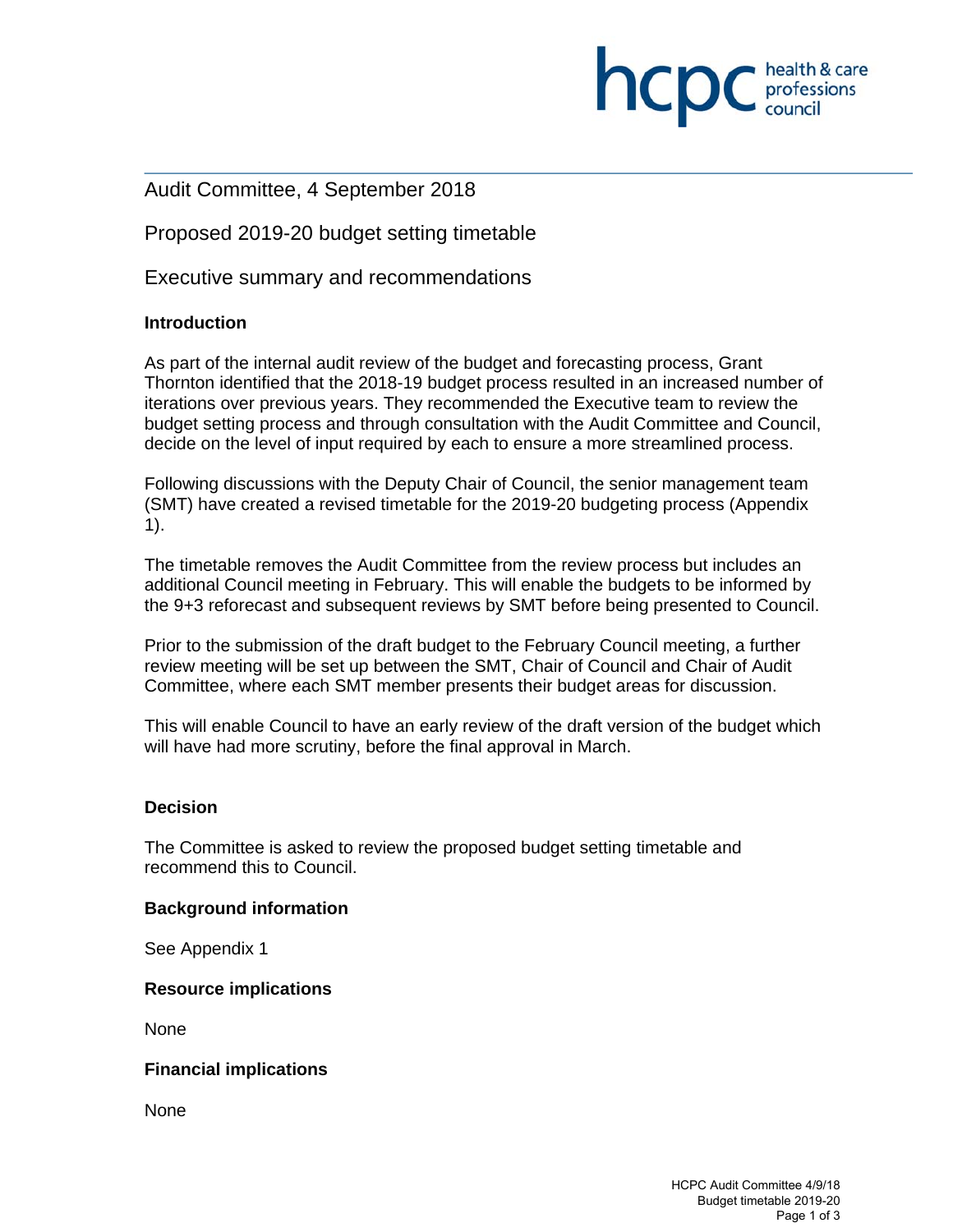## **Appendices**

Appendix 1 Proposed timetable for 2019-20 budget setting process

## **Date of paper**

20 August 2018